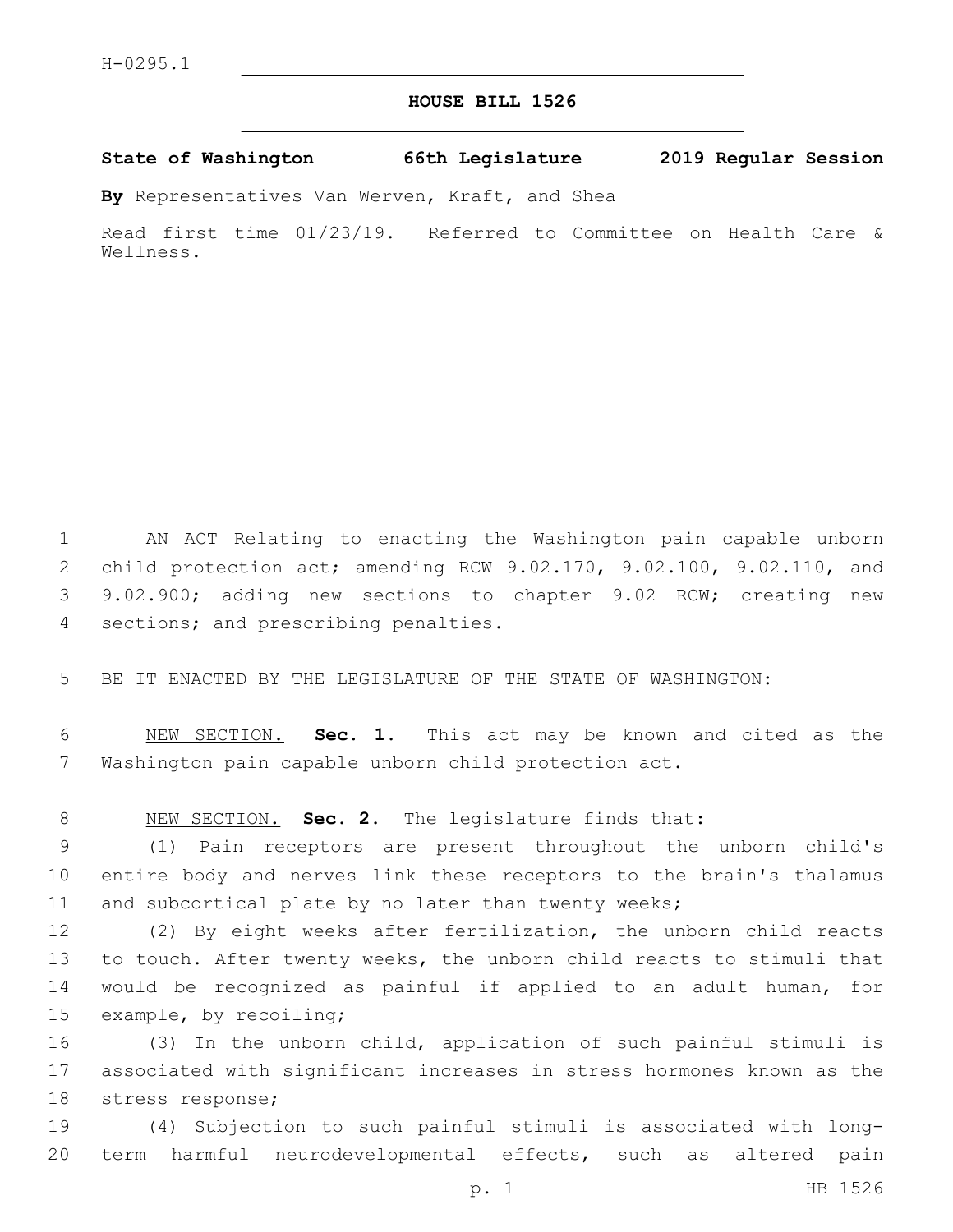sensitivity and, possibly, emotional, behavioral, and learning 2 disabilities later in life;

 (5) For the purposes of surgery on unborn children, fetal anesthesia is routinely administered and is associated with a decrease in stress hormones compared to their levels when painful 6 stimuli are applied without such anesthesia;

 (6) The position, asserted by some medical experts, that the unborn child is incapable of experiencing pain until a point later in pregnancy than twenty weeks after fertilization predominately rests on the assumption that the ability to experience pain depends on the cerebral cortex and requires nerve connections between the thalamus and the cortex. However, recent medical research and analysis, especially since 2007, provides strong evidence for the conclusion that a functioning cortex is not necessary to experience pain;

 (7) Substantial evidence indicates that children born missing the bulk of the cerebral cortex, those with hydranencephaly, nevertheless 17 experience pain;

 (8) In adults, stimulation or ablation of the cerebral cortex does not alter pain perception, while stimulation or ablation of the 20 thalamus does;

 (9) Substantial evidence indicates that structures used for pain processing in early development differ from those of adults, using different neural elements available at specific times during development, such as the subcortical plate, to fulfill the role of 25 pain processing;

 (10) The position, asserted by some medical experts, that the unborn child remains in a coma-like sleep state that precludes the unborn child experiencing pain is inconsistent with the documented reaction of unborn children to painful stimuli and with the experience of fetal surgeons who have found it necessary to sedate the unborn child with anesthesia to prevent the unborn child from 32 thrashing about in reaction to invasive surgery;

 (11) Consequently, there is substantial medical evidence that an unborn child is capable of experiencing pain by twenty weeks after 35 fertilization;

 (12) It is the purpose of this state to assert a compelling state interest in protecting the lives of unborn children from the stage at which substantial medical evidence indicates that they are capable of 39 feeling pain;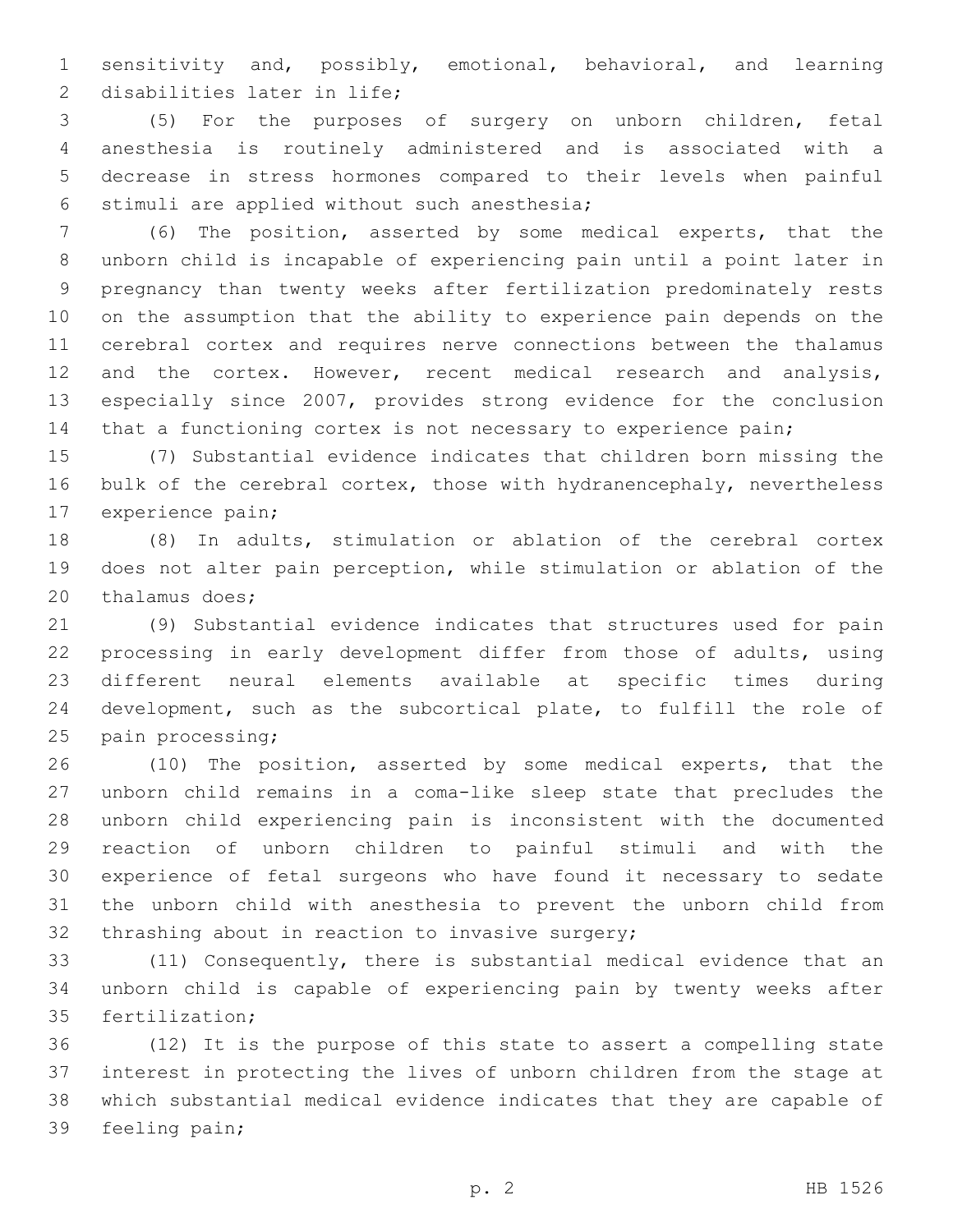(13) Washington's compelling state interest in protecting the lives of unborn children from the stage at which substantial medical evidence indicates that they are capable of feeling pain is intended to be separate from and independent of Washington's compelling state interest in protecting the lives of unborn children from the stage of viability, and neither state interest is intended to replace the 7 other;

 (14) Mindful of *Leavitt v. Jane L.*, 518 U.S. 137 (1996), in which in the context of determining the severability of a state statute regulating abortion, the United States supreme court noted that an explicit statement of legislative intent specifically made applicable to a particular statute is of greater weight than a general savings or severability clause, it is the intent of the state that if any one 14 or more provisions, sections, subsections, sentences, clauses, phrases, or words of the act or the application thereof to any person 16 or circumstance is found to be unconstitutional, the same is hereby declared to be severable and the balance of the act shall remain effective notwithstanding such unconstitutionality. Moreover, this state declares that it would have enacted this act, and each provision, section, subsection, sentence, clause, phrase, or word thereof, irrespective of the fact that any one or more provisions, sections, subsections, sentences, clauses, phrases, or words, or any of their applications, were to be declared unconstitutional.

 **Sec. 3.** RCW 9.02.170 and 1992 c 1 s 8 are each amended to read 25 as follows:

26 For purposes of this chapter:

 (1) "Viability" means the point in the pregnancy when, in the judgment of the physician on the particular facts of the case before such physician, there is a reasonable likelihood of the fetus's sustained survival outside the uterus without the application of 31 extraordinary medical measures.

 (2) "Abortion" means any medical treatment intended to induce the termination of a pregnancy except for the purpose of producing a live 34 birth.

 (3) "Pregnancy" means the reproductive process beginning with the 36 implantation of an embryo.

 (4) "Physician" means a physician licensed to practice under chapter 18.57 or 18.71 RCW in the state of Washington.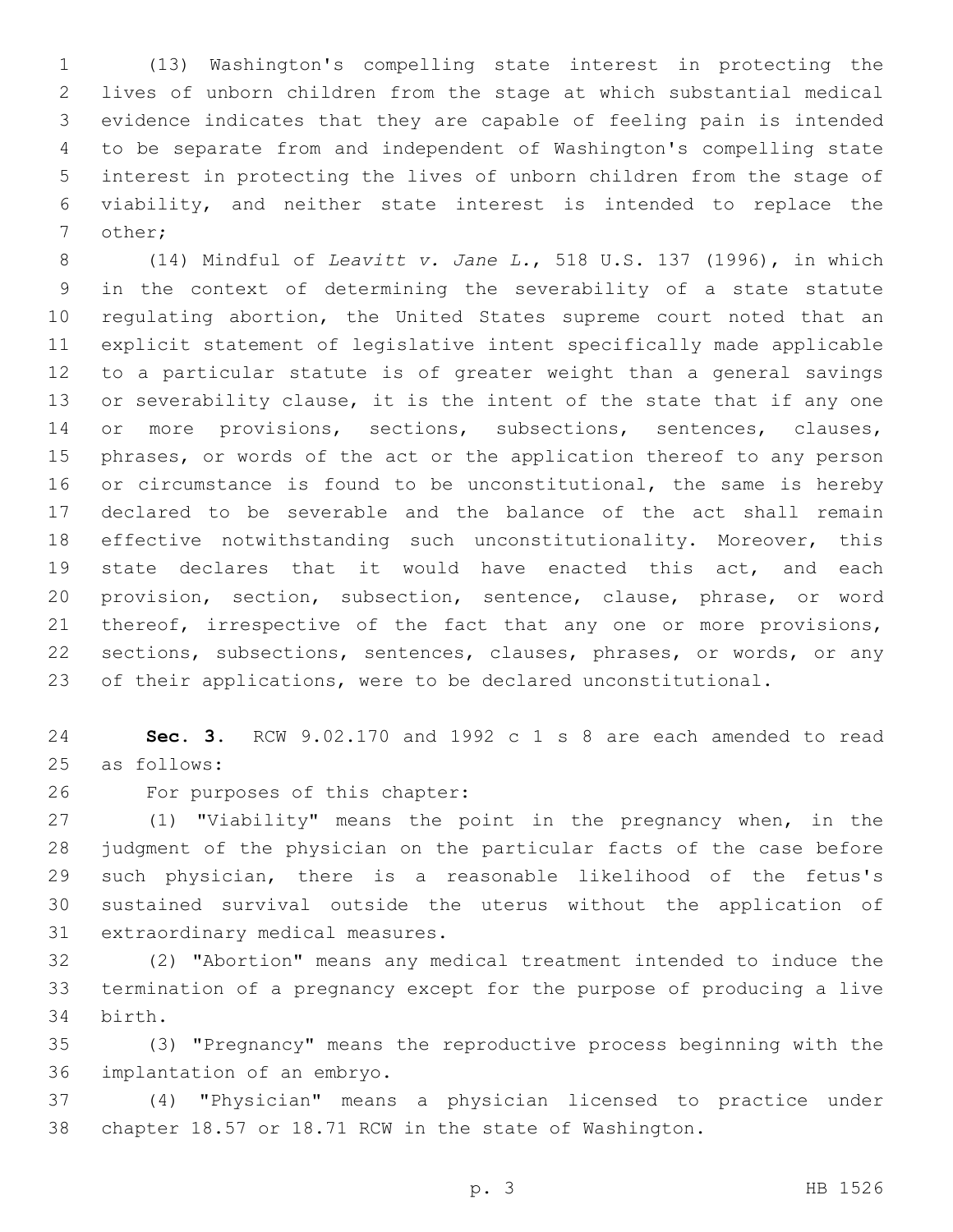(5) "Health care provider" means a physician or a person acting 2 under the general direction of a physician.

 (6) "State" means the state of Washington and counties, cities, towns, municipal corporations, and quasi-municipal corporations in 5 the state of Washington.

 (7) "Private medical facility" means any medical facility that is 7 not owned or operated by the state.

 (8) "Attempt to perform or induce an abortion" means an act, or an omission of a statutorily required act, that, under the 10 circumstances, as the actor believes them to be.

 (9) "Fertilization" means the fusion of a human spermatozoon with a human ovum.

 (10) "Fetal anomaly" means that, in reasonable medical judgment, the unborn child has a profound and irremediable congenital or chromosomal anomaly that, with or without the provision of life-16 preserving treatment, would be incompatible with sustaining life after birth.

 (11) "Medical emergency" means a condition that, in reasonable 19 medical judgment, so complicates the medical condition of the pregnant woman that it necessitates the immediate abortion of her pregnancy without first determining postfertilization age to avert her death or for which the delay necessary to determine 23 postfertilization age will create serious risk of substantial and 24 irreversible physical impairment of a major bodily function, not including psychological or emotional conditions. No condition must be considered a medical emergency if based on a claim or diagnosis that 27 the woman will engage in conduct which she intends to result in her death or in substantial and irreversible physical impairment of a major bodily function.

 (12) "Postfertilization" means the age of the unborn child as calculated from fertilization.

 (13) "Probable postfertilization age of the unborn child" means what, in reasonable judgment, will with reasonable probability be the postfertilization age of the unborn child at the time the abortion is planned to be performed or induced.

 (14) "Reasonable medical judgment" means a medical judgment that would be made by a reasonably prudent physician, knowledgeable about the case and the treatment possibilities with respect to the medical conditions involved.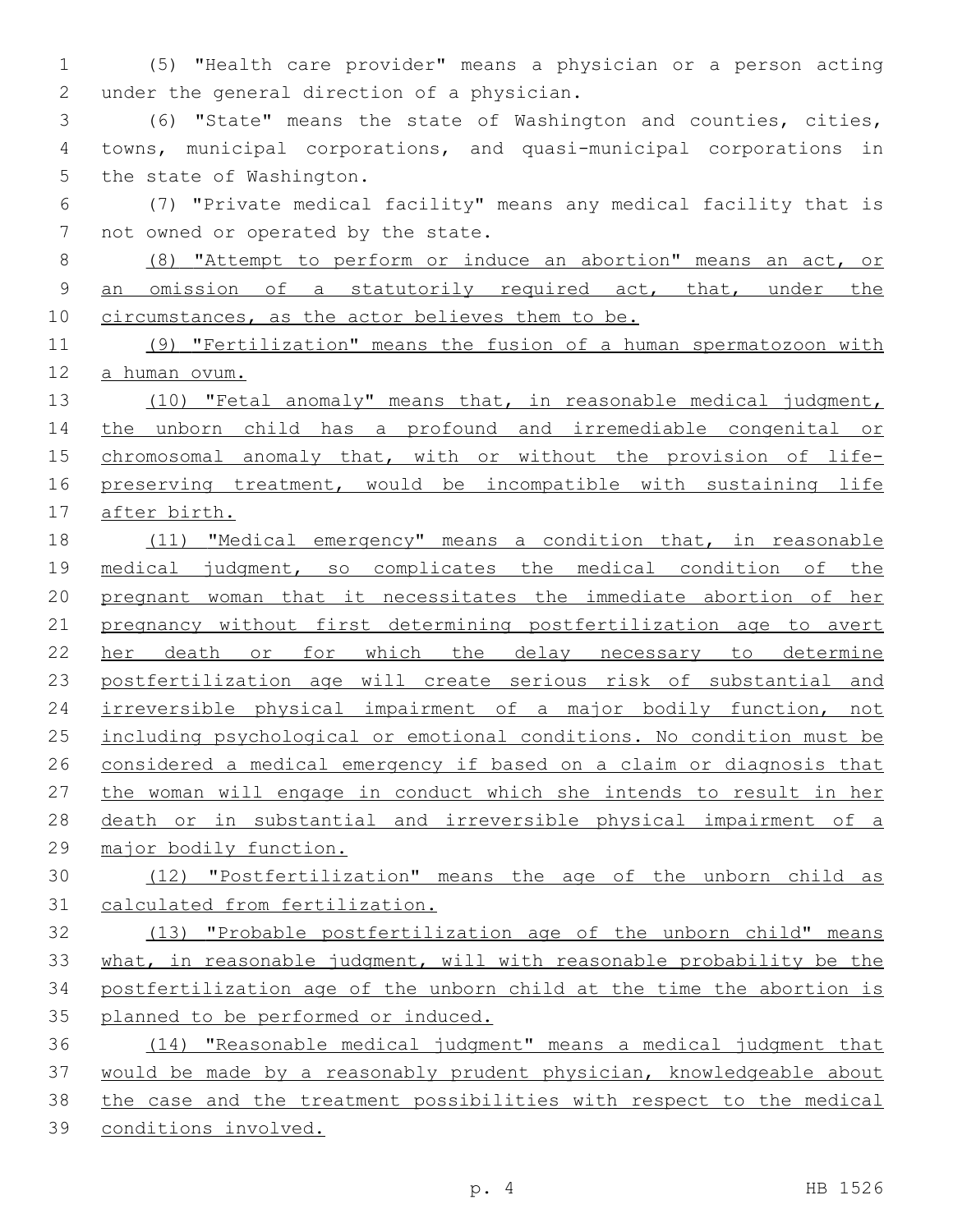(15) "Unborn child" or "fetus" means an individual organism of

the species homo sapiens from fertilization until live birth.

 NEW SECTION. **Sec. 4.** A new section is added to chapter 9.02 RCW 4 to read as follows:

 Except in the case of a medical emergency or fetal anomaly, no abortion must be performed or induced or be attempted to be performed or induced unless the physician performing or inducing it has first made a determination of the probable postfertilization age of the unborn child or relied upon such a determination made by another physician. In making such a determination, the physician shall make such inquiries of the woman and perform or cause to be performed such medical examinations and tests as a reasonably prudent physician, knowledgeable about the case and the medical conditions involved, would consider necessary to perform in making an accurate diagnosis 15 with respect to postfertilization age.

 NEW SECTION. **Sec. 5.** A new section is added to chapter 9.02 RCW 17 to read as follows:

 (1) No person shall perform or induce or attempt to perform or induce an abortion upon a woman when it has been determined, by the physician performing or inducing or attempting to perform or induce the abortion or by another physician upon whose determination that physician relies, that the probable postfertilization age of the woman's unborn child is at the point of viability or beyond, except 24 in the case of fetal anomaly or, in reasonable medical judgment, she has a condition which so complicates her medical condition as to necessitate the abortion of her pregnancy to avert her death or to avert serious risk of substantial and irreversible physical impairment of a major bodily function, not including psychological or emotional conditions. No such greater risk must be considered to exist if it is based on a claim or diagnosis that the woman will engage in conduct, which she intends to result in her death or in substantial and irreversible physical impairment of a major bodily 33 function.

 (2) When an abortion upon a woman whose unborn child has been determined to have a probable postfertilization age that is at the point of viability or beyond is not prohibited by subsection (1) of this section, the physician shall terminate the pregnancy in the manner which, in reasonable medical judgment, provides the best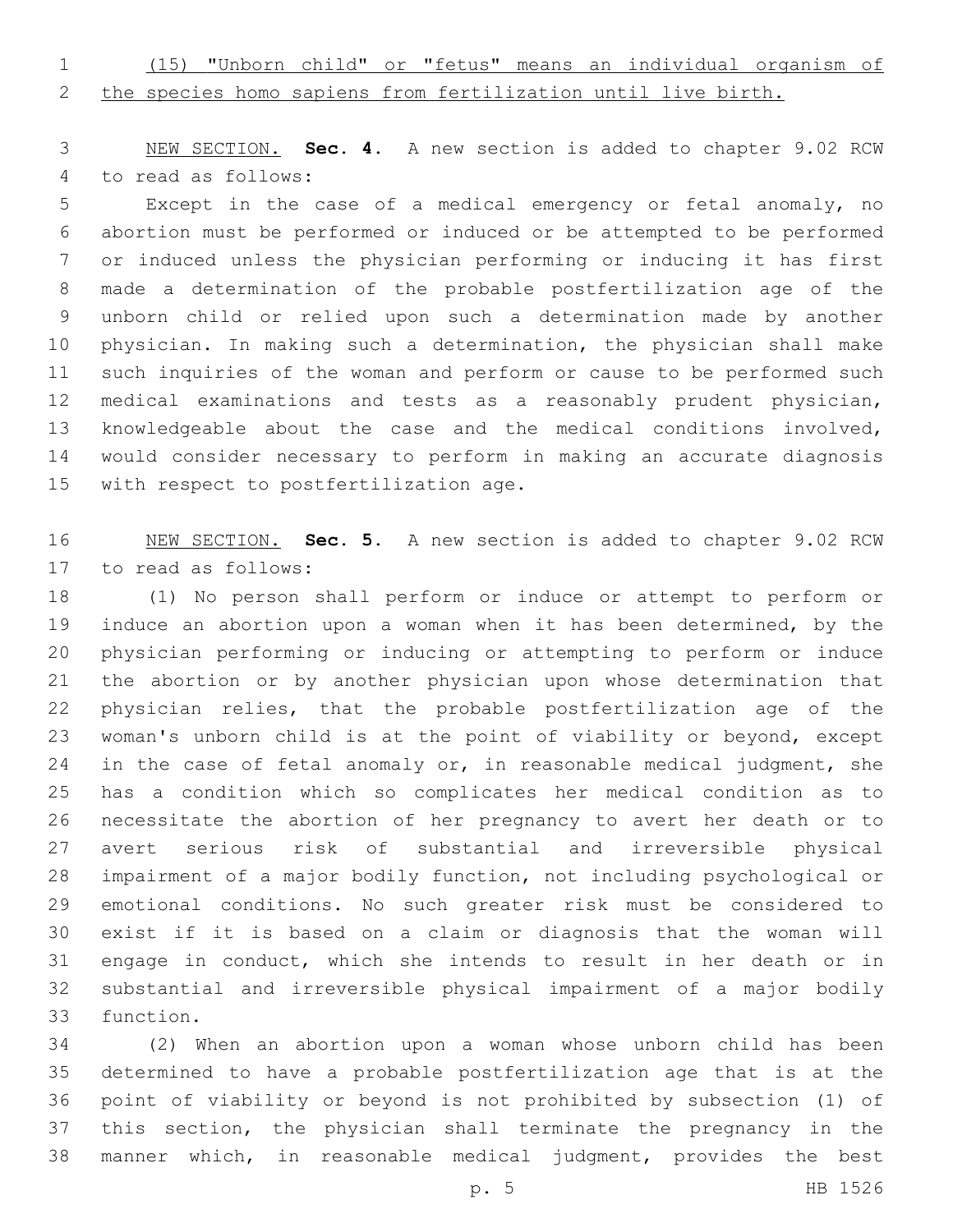opportunity for the unborn child to survive, unless, in reasonable medical judgment, termination of the pregnancy in that manner would pose a greater risk either of the death of the pregnant woman or of the substantial and irreversible physical impairment of a major bodily function, not including psychological or emotional conditions, of the woman than would other available methods. No such greater risk must be considered to exist if it is based on a claim or diagnosis that the woman will engage in conduct, which she intends to result in her death or in substantial and irreversible physical impairment of a 10 major bodily function.

 NEW SECTION. **Sec. 6.** A new section is added to chapter 9.02 RCW 12 to read as follows:

 (1) Any hospital or health care facility in which an abortion is performed must report to the department of health the following 15 information:

16 (a) Postfertilization age:

 (i) If a determination of probable postfertilization age was made, whether ultrasound was employed in making the determination, and the week of probable postfertilization age determined; or

 (ii) If a determination of probable postfertilization age was not made, the basis of the determination that a medical emergency 22 existed:

(b) Method of abortion, of which the following was employed:

 (i) Medication abortion such as, but not limited to, mifepristone 25 and misoprostol or methotrexate and misoprostol;

26 (ii) Manual vacuum aspiration;

- 27 (iii) Electrical vacuum aspiration;
- 28 (iv) Dilation and evacuation;
- (v) Combined induction abortion and dilation and evacuation;
- 30 (vi) Induction abortion with prostaglandins;

 (vii) Induction abortion with intraamniotic instillation such as, 32 but not limited to, saline or urea;

33 (viii) Induction abortion; and

(ix) Intact dilation and extraction, also known as partial-birth;

 (c) Whether an intrafetal injection was used in an attempt to induce fetal demise such as, but not limited to, intrafetal potassium 37 chloride or digoxin;

38 (d) Age of the patient;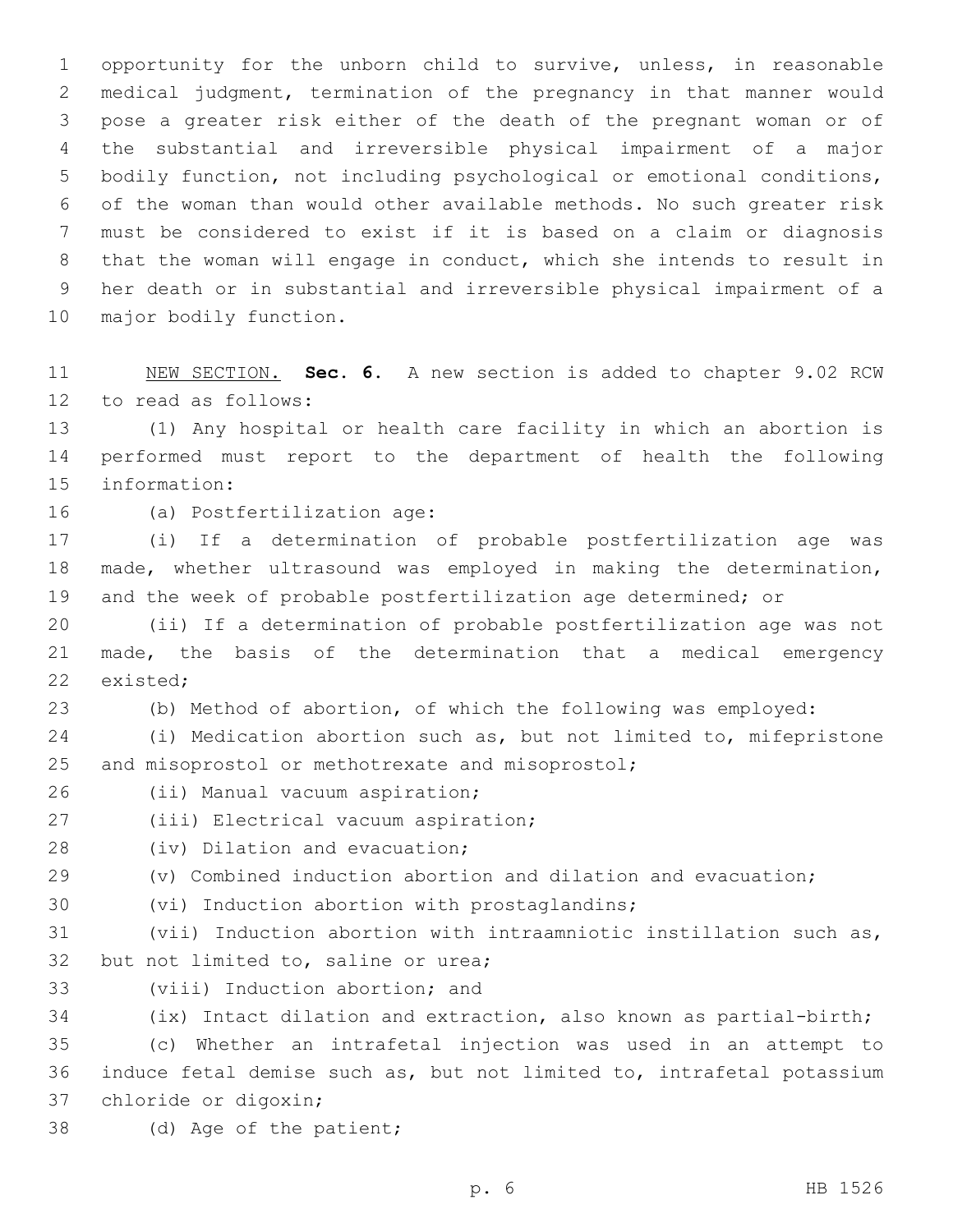(e) If the probable postfertilization age was determined to be at the point of viability or later, whether the reason for the abortion was a medical emergency or fetal anomaly and, if the reason was a medical emergency, the basis of the determination that the pregnant woman had a condition which so complicated her medical condition as to necessitate the abortion of her pregnancy to avert her death or to avert serious risk of substantial and irreversible physical impairment of a major bodily function, not including psychological or 9 emotional conditions;

 (f) If the probable postfertilization age was determined to be at the point of viability or later, whether or not the method of abortion used was one that, in reasonable medical judgment, provided the best opportunity for the unborn child to survive and, if such a method was not used, the basis of the determination that termination of the pregnancy in that manner would pose a greater risk either of the death of the pregnant woman or of the substantial and irreversible physical impairment of a major bodily function, not including psychological or emotional conditions, of the woman than 19 would other available methods; and

 (g) Other demographic information that the department of health 21 determines is necessary.

 (2) Reports required by subsection (1) of this section shall not contain the name or the address of the patient whose pregnancy was terminated, nor shall the report contain any other information 25 identifying the patient, except that each report shall contain a unique medical record identifying number, to enable matching the report to the patient's medical records. The reports must be maintained in strict confidence by the department, must not be available for public inspection, and must not be made available 30 except:

 (a) To the attorney general or solicitor with appropriate jurisdiction pursuant to a criminal investigation;

 (b) To the attorney general or solicitor pursuant to a civil investigation of the grounds for an action under section 8 of this 35 act; or

 (c) Pursuant to court order in an action under section 8 of this 37 act.

 (3) By June 30th of each year, the department of health shall issue a public report providing statistics for the previous calendar year compiled from all of the reports covering that year submitted in

p. 7 HB 1526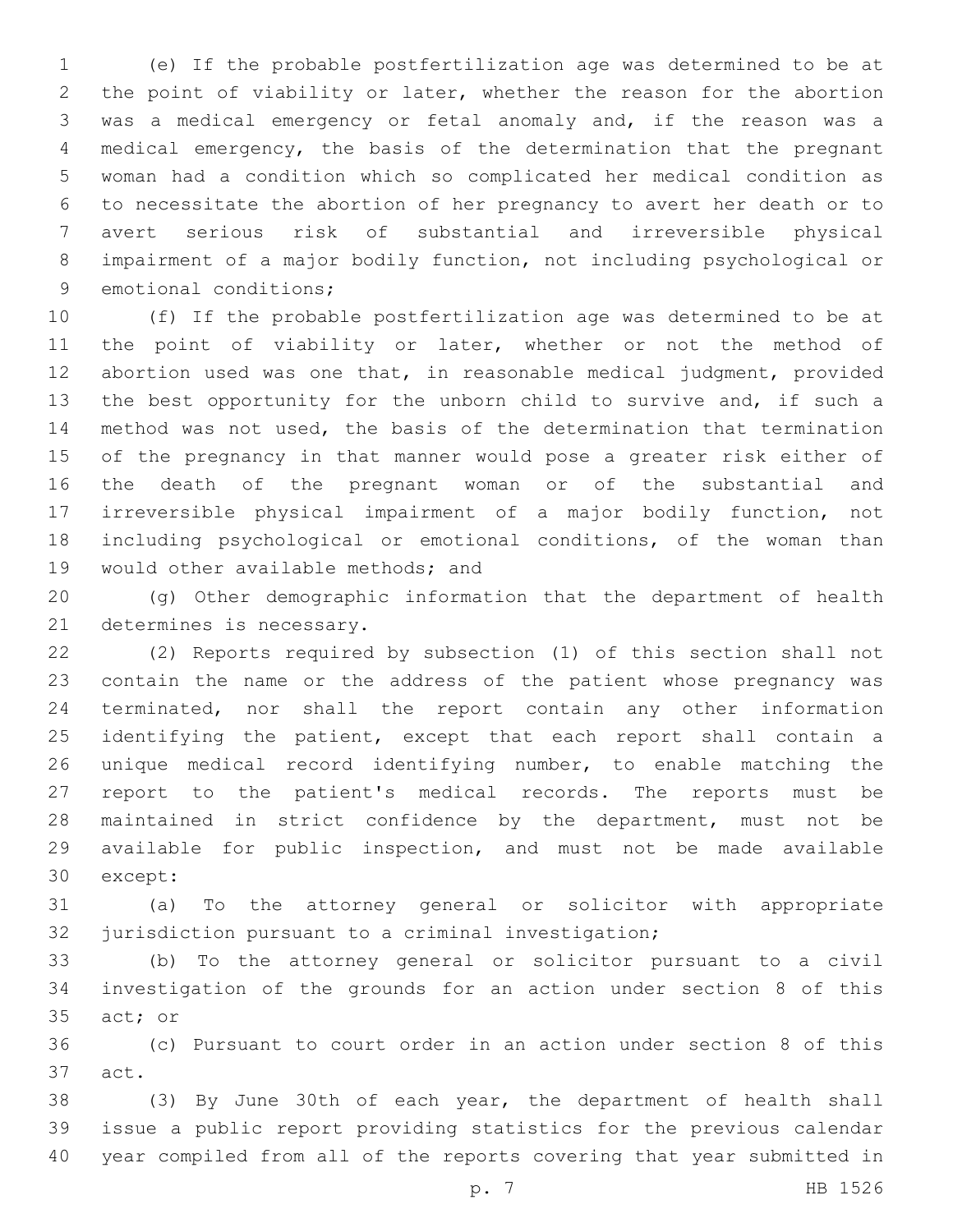accordance with this section for each of the items listed in subsection (1) of this section. Each report also shall provide the statistics for all previous calendar years during which this section was in effect, adjusted to reflect any additional information from late or corrected reports. The department of health shall take care to assure that none of the information included in the public reports could reasonably lead to the identification of any pregnant woman upon whom an abortion was performed, induced, or attempted.

 (4) Any facility that fails to submit a report by the end of thirty days following the due date must be subject to a late fee of one thousand dollars for each additional thirty-day period or portion of a thirty-day period the report is overdue. Any facility required to report in accordance with this section that has not submitted a 14 report, or has submitted only an incomplete report, more than six months following the due date, may, in an action brought by the department of health, be directed by a court of competent jurisdiction to submit a complete report within a period stated by court order or be subject to civil contempt. Intentional or reckless falsification of any report required under this section is a gross misdemeanor punishable by not more than three hundred sixty-four days 21 in prison.

 (5) Within ninety days of the effective date of this section, the department of health shall adopt forms and rules to assist in compliance with this section. Subsection (1) of this section shall take effect so as to require reports regarding all abortions performed or induced on and after the first day of the first calendar 27 month following the effective date of such rules.

 NEW SECTION. **Sec. 7.** A new section is added to chapter 9.02 RCW 29 to read as follows:

 Any physician who intentionally or knowingly fails to conform to any requirement in sections 4 and 5 of this act is guilty of a class C felony and, upon conviction, must be fined not less than two thousand dollars nor more than ten thousand dollars or imprisoned for not more than five years, or both. No part of the minimum fine may be suspended. For conviction of a third or subsequent offense, the sentence must be imprisonment for not less than sixty days nor more than three years, no part of which may be suspended.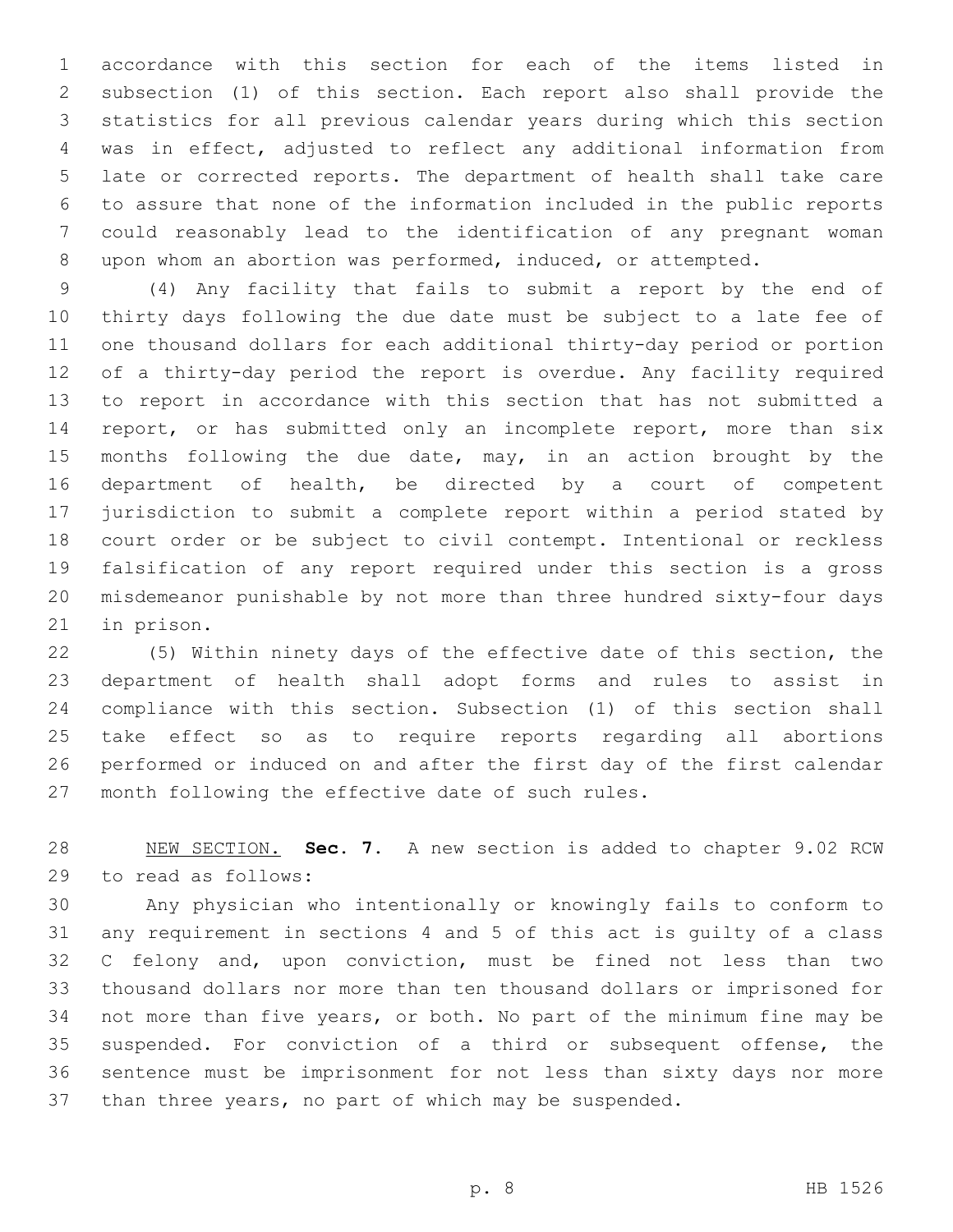NEW SECTION. **Sec. 8.** A new section is added to chapter 9.02 RCW 2 to read as follows:

 (1) Sections 4 and 5 of this act may not be construed to repeal, by implication or otherwise, RCW 9.02.120 or any other applicable provision of state law regulating or restricting abortion. An abortion that complies with sections 4 and 5 of this act but violates the provisions of RCW 9.02.120 or any other applicable provision of state law must be considered unlawful as provided in such provision. An abortion that complies with the provisions of RCW 9.02.120 or any other applicable provision of state law regulating or restricting abortion but violates section 4 or 5 of this act must be considered 12 unlawful.

 (2)(a) If some or all of the provisions of this act are temporarily or permanently restrained or enjoined by judicial order, all other provisions of state law regulating or restricting abortion must be enforced as though such restrained or enjoined provisions had 17 not been adopted.

 (b) Subsection (2)(a) of this section does not apply if a temporary or permanent restraining order of injunction is stayed or dissolved, or otherwise ceases to have effect, in which case those 21 provisions shall have full force and effect.

 **Sec. 9.** RCW 9.02.100 and 1992 c 1 s 1 are each amended to read 23 as follows:

 The sovereign people hereby declare that every individual possesses a fundamental right of privacy with respect to personal 26 reproductive decisions.

 Accordingly, it is the public policy of the state of Washington 28 that:

 (1) Every individual has the fundamental right to choose or 30 refuse birth control;

 (2) Every woman has the fundamental right to choose or refuse to have an abortion, except as specifically limited by RCW 9.02.100 33 through 9.02.170 ((and)), 9.02.900 ((through)), 9.02.902, and 34 sections 4 and 5 of this act;

 (3) Except as specifically permitted by RCW 9.02.100 through 36 9.02.170 ((and)), 9.02.900 ((through)), 9.02.902, and sections 4 and 37 5 of this act, the state shall not deny or interfere with a woman's fundamental right to choose or refuse to have an abortion; and